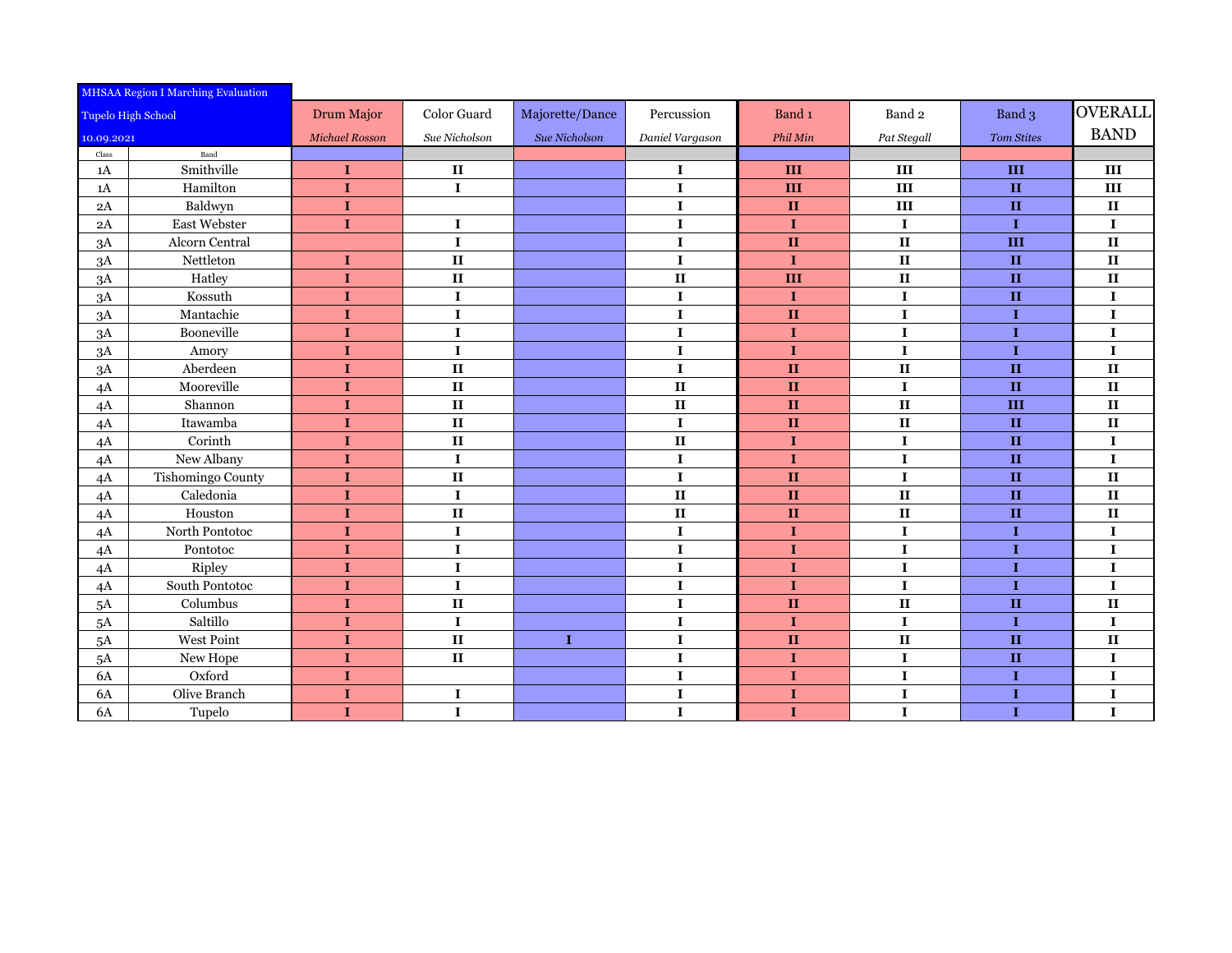|              |                          | <b>DRUM</b>            | <b>COLOR</b>  | <b>MAJORETTE</b>  | PERC.        | <b>JUDGE</b>    | <b>JUDGE</b>   | <b>JUDGE</b>   | <b>OVERALL</b>           |  |  |
|--------------|--------------------------|------------------------|---------------|-------------------|--------------|-----------------|----------------|----------------|--------------------------|--|--|
| <b>CLASS</b> | <b>BAND</b>              | <b>MAJOR</b>           | <b>GUARD</b>  | <b>DANCE LINE</b> |              | <b>Anderson</b> | <b>Bubbett</b> | Folsom         | <b>BAND</b>              |  |  |
|              |                          | <b>RATING</b>          | <b>RATING</b> | RATING            | RATING       | RATING          | <b>RATING</b>  | <b>RATING</b>  | <b>RATING</b>            |  |  |
| 2A           | Strayhorn*               | $\mathbf I$            | I             | N/A               | $\mathbf{I}$ | $\mathbf{I}$    | $\mathbf{I}$   | Ш              | Ш                        |  |  |
| 2A           | <b>JZ George*</b>        | $\mathbf I$            | Ī             | N/A               | I            | $\mathbf{I}$    | $\mathbf{I}$   | $\mathbf{I}$   | Ш                        |  |  |
| 2A           | <b>Calhoun City</b>      | $\mathbf I$            | $\mathbf I$   | N/A               | $\mathbf I$  | $\mathbf I$     | $\mathbf I$    | $\mathbf I$    | ı                        |  |  |
| 2A           | Eupora*                  | $\mathbf I$            | r             | N/A               | $\mathbf{I}$ | $\mathbf I$     | $\mathbf{I}$   | $\mathbf{I}$   | ı                        |  |  |
| 2A           | <b>Bruce*</b>            | I                      | Ī             | N/A               | $\mathbf I$  | $\mathbf I$     | $\mathbf{I}$   | $\mathbf{I}$   | T                        |  |  |
|              |                          |                        |               |                   |              |                 |                |                |                          |  |  |
| 3A           | <b>Water Valley</b>      | $\mathbf I$            | $\mathbf{I}$  | N/A               | $\mathbf{I}$ | $\mathbf{I}$    | $\mathbf{I}$   | III            | $\mathbf{I}$             |  |  |
| 3A           | Independence*            | $\mathbf{I}$           | I             | N/A               | $\mathbf I$  | $\mathbf I$     | $\mathbf{I}$   | $\mathbf{I}$   | ī                        |  |  |
| 3A           | <b>Winona-Mont.</b>      | $\mathbf I$            | $\mathbf I$   | N/A               | C/O          | $\mathbf I$     | $\mathbf I$    | $\bf{I}$       | п                        |  |  |
|              |                          |                        |               |                   |              |                 |                |                |                          |  |  |
| 6A           | <b>DeSoto Central*</b>   | $\mathbf{I}$           | $\mathbf{I}$  | N/A               | $\mathbf{I}$ | $\mathbf{I}$    | $\mathbf{I}$   | $\mathbf{I}$   | $\mathbf{L}$             |  |  |
|              |                          |                        |               |                   |              |                 |                |                |                          |  |  |
| 4A           | Senatobia*               | $\mathbf{I}$           | r             | N/A               | $\mathbf I$  | $\mathbf{I}$    | $\mathbf{I}$   | $\overline{I}$ | r                        |  |  |
|              |                          |                        |               |                   |              |                 |                |                |                          |  |  |
| 5A           | <b>Cleveland Central</b> | $\bf{I}$               | $\mathbf I$   | $\mathbf I$       | $\mathbf{I}$ | $\mathbf{I}$    | $\mathbf I$    | $\bf{I}$       | ı                        |  |  |
| 5A           | <b>Lafayette Co</b>      | $\mathbf{I}$           | Ī             | N/A               | $\mathbf I$  | I               | $\mathbf I$    | $\mathbf I$    | ı                        |  |  |
| 5A           | <b>Lake Cormorant*</b>   | $\mathbf I$            | $\mathbf{I}$  | N/A               | $\mathbf I$  | $\mathbf I$     | $\mathbf{I}$   | Ī              | T                        |  |  |
|              |                          |                        |               |                   |              |                 |                |                |                          |  |  |
| 6A           | <b>Center Hill*</b>      | $\mathbf{H}$           | $\mathbf{I}$  | N/A               | $\mathbf I$  | $\mathbf I$     | $\mathbf{H}$   | $\mathbf{I}$   | Ш                        |  |  |
| 6A           | <b>Horn Lake*</b>        | C/O                    | $\mathbf{I}$  | N/A               | $\mathbf I$  | $\mathbf I$     | $\mathbf{I}$   | $\mathbf{I}$   | ī                        |  |  |
| 6A           | Southaven*               | $\mathbf{I}$           | ī             | N/A               | $\mathbf{I}$ | $\mathbf I$     | I              | ī              | T                        |  |  |
| 6A           | <b>South Panola</b>      | $\mathbf{I}\mathbf{I}$ | $\mathbf{I}$  | N/A               | $\mathbf{I}$ | I               | I              | $\mathbf I$    | $\overline{\phantom{a}}$ |  |  |
| 6A           | Hernanado*               | $\mathbf I$            | Ī             | N/A               | I            | $\mathbf I$     | I              | $\mathbf{I}$   | ī                        |  |  |
| 6A           | Lewisburg*               | $\mathbf{I}$           | $\mathbf{I}$  | N/A               | $\mathbf{I}$ | $\mathbf I$     | $\mathbf{I}$   | $\mathbf{I}$   | ī                        |  |  |
| 6A           | <b>Grenada</b>           | $\mathbf I$            | I             | N/A               | I            | Ī               | I              | I              | I                        |  |  |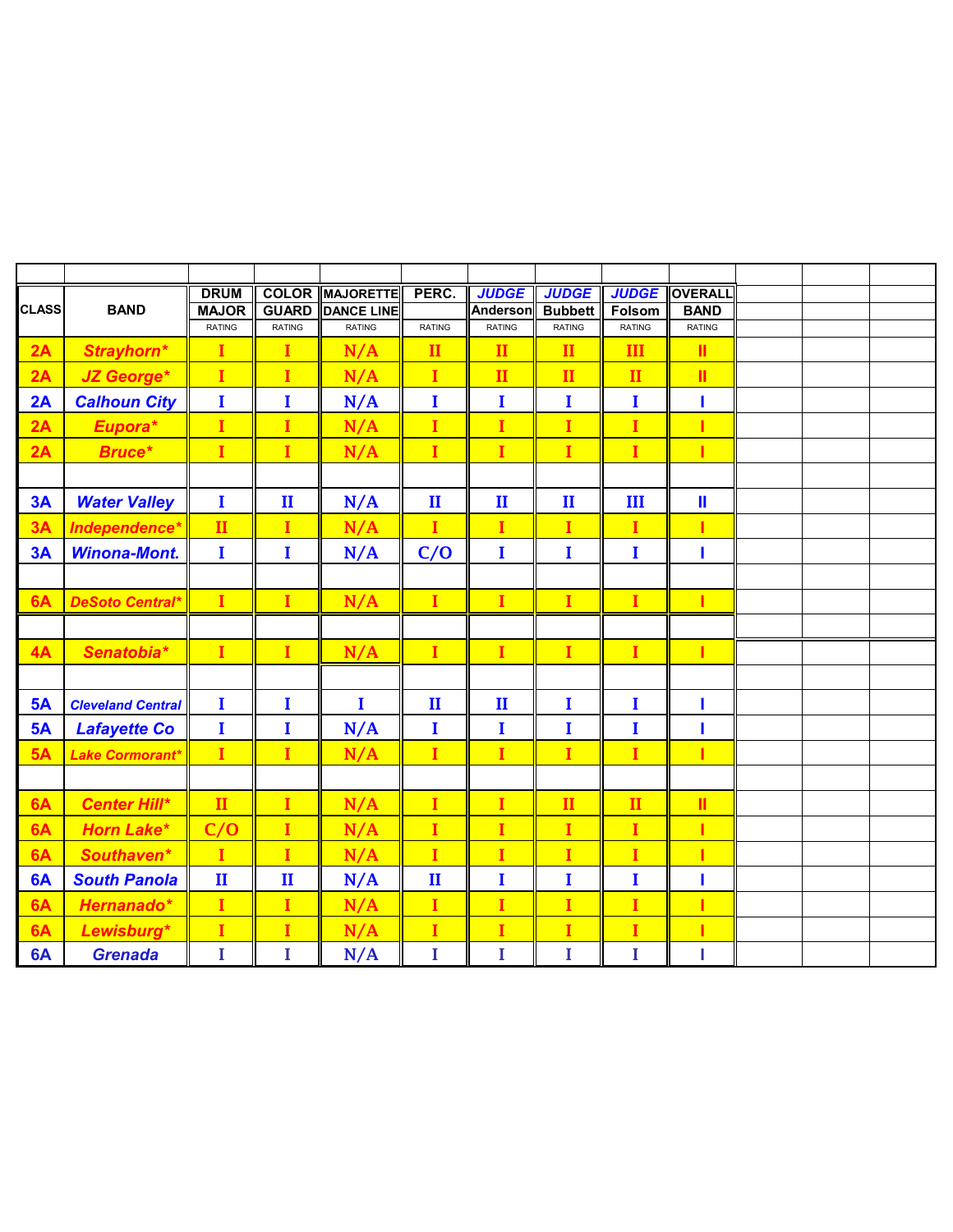|              | MHSAA REGION III STATE MARCHING EVALUATION - NESHOBA CENTRAL OCTOBER 9, 2021 |                   |                              |                                       |                          |                                    |                            |                                 |                                    |
|--------------|------------------------------------------------------------------------------|-------------------|------------------------------|---------------------------------------|--------------------------|------------------------------------|----------------------------|---------------------------------|------------------------------------|
| <b>CLASS</b> |                                                                              | <b>DRUM MAJOR</b> | <b>COLOR</b><br><b>GUARD</b> | <b>MAJORETTE</b><br><b>DANCE LINE</b> | <b>DRUM LINE</b>         | <b>BAND</b><br>R. Turner           | <b>BAND</b><br>K. Turner   | <b>BAND</b><br><b>B.</b> Braden | <b>OVERALL</b><br><b>BAND</b>      |
|              |                                                                              | Rating            | Rating                       | Rating                                | Rating                   | Rating                             | Rating                     | Rating                          | Rating                             |
| 1A           | Choctaw Central                                                              |                   |                              |                                       | T                        | $\mathbf{H}$                       | $\mathsf{II}$              | $\mathbf{H}$                    | $\ensuremath{\mathsf{II}}$         |
| 1A           | Taylorsville                                                                 |                   |                              |                                       |                          |                                    |                            |                                 |                                    |
| 1A           | Sebastopol                                                                   |                   | ı                            |                                       | $\mathbf{I}$             | $\mathbf{H}$                       | $\ensuremath{\mathsf{II}}$ | $\mathbf{II}$                   | Ш                                  |
| 2A           | Lake                                                                         |                   |                              |                                       |                          |                                    |                            |                                 |                                    |
| 2A           | Stringer                                                                     |                   | $\mathsf{l}$                 |                                       | T                        | $\mathbf{I}$                       | ı                          |                                 |                                    |
| 2A           | Newton High School                                                           | $\mathbf{I}$      | $\mathbf{I}$                 | 1                                     | $\mathsf{II}$            | $\sf II$                           | $\mathbf{II}$              | $\mathbf{II}$                   | $\mathbf{II}$                      |
| 2A           | Mize                                                                         |                   |                              |                                       | $\overline{\phantom{a}}$ | $\mathbf{I}$                       | $\mathbf{II}$              | $\mathbf{I}$                    | $\mathbf{II}$                      |
| 2A           | <b>Scott Central</b>                                                         |                   |                              |                                       | $\overline{\phantom{a}}$ | $\mathbf{I}$                       | $\mathbf{II}$              | $\mathbf{I}$                    | Ш                                  |
| 3A           | Clarkdale                                                                    |                   | I                            |                                       | $\overline{\phantom{a}}$ | $\mathbf{III}$                     | Ш                          | $\mathbf{III}$                  | $\mathbf{III}$                     |
| 3A           | Enterprise                                                                   |                   | $\mathsf{l}$                 |                                       | $\overline{\phantom{a}}$ | $\mathbf{I}$                       | ı                          | 1                               |                                    |
| 3A           | Choctaw County                                                               |                   |                              |                                       |                          | $\mathbf{I}$                       | $\mathbf{II}$              | $\mathbf{II}$                   | $\mathbf{II}$                      |
| 3A           | Seminary                                                                     |                   | $\mathbf{I}$                 |                                       | T                        | $\sf II$                           | $\mathbf{II}$              | $\mathbf{II}$                   | $\sf II$                           |
| 3A           | S. E. Lauderdale                                                             |                   | $\mathbf{I}$                 |                                       | Ш                        | $\sf II$                           | Ш                          | $\sf II$                        | $\sf II$                           |
| 3A           | Forest                                                                       |                   | I                            |                                       | $\overline{\phantom{a}}$ | $\overline{\phantom{a}}$           | T                          |                                 |                                    |
| 3A           | Morton                                                                       |                   |                              |                                       | $\mathsf{II}$            | $\mathbf{III}$                     | III                        | III                             | $\mathsf{III}$                     |
| 3A           | Union                                                                        |                   | $\mathsf{l}$                 |                                       | $\mathbf{I}$             |                                    |                            |                                 |                                    |
| 4A           | N. E. Lauderdale                                                             |                   | ı                            |                                       | $\overline{\phantom{a}}$ | III                                | $\mathsf{II}$              | III                             | $\ensuremath{\mathsf{III}}\xspace$ |
| 4A           | Leake Central                                                                |                   | $\mathbf{I}$                 |                                       | $\mathsf{I}$             | $\mathbf{III}$                     | $\mathbf{II}$              | $\mathbf{III}$                  | $\ensuremath{\mathsf{III}}\xspace$ |
| 4A           | Louisville                                                                   |                   | $\mathbf{I}$                 |                                       | $\overline{\phantom{a}}$ | $\ensuremath{\mathsf{III}}\xspace$ | III                        | $\mathop{\rm III}\nolimits$     | $\ensuremath{\mathsf{III}}\xspace$ |
| 4A           | West Lauderdale                                                              |                   | I                            |                                       | $\mathbf{I}$             | $\sf II$                           | ı                          | $\mathbf{I}$                    |                                    |
| 4A           | <b>Newton County</b>                                                         |                   | ı                            |                                       | $\overline{\phantom{a}}$ | $\ensuremath{\mathsf{II}}$         | Ш                          | $\sf II$                        | $\sf II$                           |
| 4A           | Kosciusko                                                                    |                   |                              |                                       | $\overline{\phantom{a}}$ |                                    |                            |                                 |                                    |
| 4A           | N.E. Jones                                                                   |                   | ı                            |                                       | $\overline{\phantom{a}}$ |                                    |                            |                                 |                                    |
| 4A           | Quitman                                                                      |                   | ı                            |                                       | $\mathbf{I}$             |                                    |                            |                                 |                                    |
| 5A           | <b>Wayne County</b>                                                          |                   | ı                            |                                       | $\overline{\phantom{a}}$ |                                    | Ш                          | $\mathbf{II}$                   | $\mathbf{I}$                       |
| 5A           | Laurel                                                                       |                   | I                            |                                       | $\overline{\phantom{a}}$ | $\sf II$                           | $\mathsf{II}$              | III                             | $\sf II$                           |
| 5A           | <b>West Jones</b>                                                            |                   | ı                            |                                       | $\overline{\phantom{a}}$ |                                    |                            |                                 |                                    |
| 5A           | Neshoba Central                                                              |                   | $\mathsf{l}$                 |                                       | $\mathbf{I}$             |                                    | 1                          |                                 |                                    |
| 5A           | South Jones                                                                  |                   | ı                            | $\overline{\phantom{a}}$              | $\overline{\phantom{a}}$ |                                    |                            |                                 |                                    |
| 6A           | Starkville                                                                   |                   | I                            |                                       | $\overline{\phantom{a}}$ | $\mathbf{I}$                       | $\mathsf{II}$              |                                 | $\ensuremath{\mathsf{II}}$         |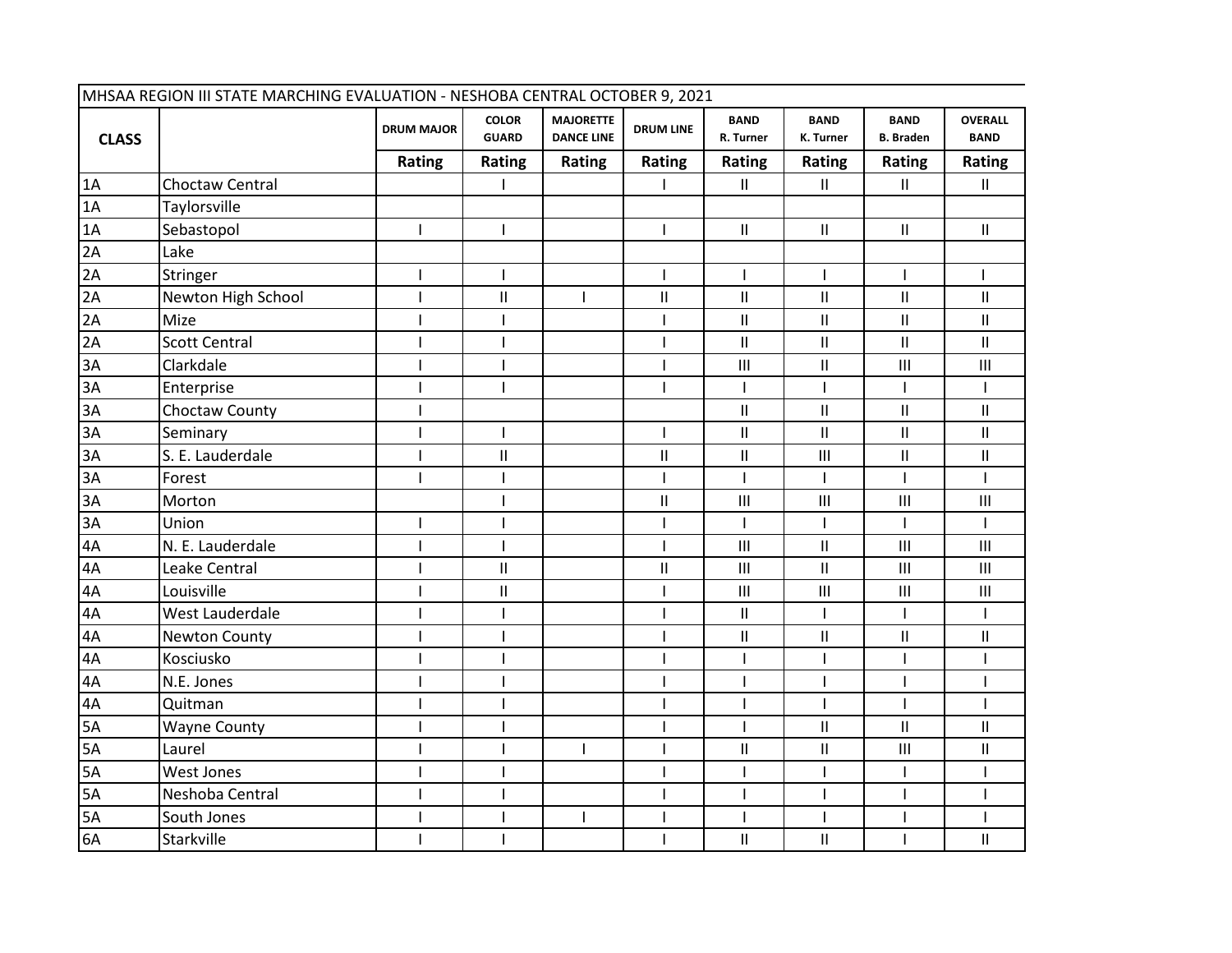## **MHSAA STATE MARCHING EVALUATION REGION IV - PEARL, MS**

| 2021 Region IV MHSAA State Marching Evaluation - Pearl, MS |                                    |                   |                    |                                       |                   |               |                |                   |                |  |
|------------------------------------------------------------|------------------------------------|-------------------|--------------------|---------------------------------------|-------------------|---------------|----------------|-------------------|----------------|--|
| <b>Class</b>                                               | <b>Band</b>                        | <b>DRUM MAJOR</b> | <b>COLOR GUARD</b> | <b>MAJORETTE DANCE</b><br><b>LINE</b> | <b>PERCUSSION</b> | <b>JUDGE</b>  | <b>JUDGE</b>   | <b>JUDGE</b>      | <b>OVERALL</b> |  |
|                                                            |                                    | <b>C</b> Aarhus   | K. Hisaw           | K. Hisaw                              | L. Benoit         | R. Coleman    | R. Freeman     | <b>B.</b> Lambert | <b>BAND</b>    |  |
|                                                            |                                    |                   | <b>RATING</b>      | <b>RATING</b>                         | <b>RATING</b>     | <b>RATING</b> | <b>RATING</b>  | <b>RATING</b>     | <b>RATING</b>  |  |
| 2A                                                         | <b>Pelahatchie High School</b>     | - 1               |                    |                                       | $\mathbf{u}$      | Ш.            | Ш              | Ш                 | <b>II</b>      |  |
| 2A                                                         | Loyd Star Attendance Center        | $\mathbf{u}$      | $\mathbf{H}$       |                                       | $\mathbf{I}$      | ш             | -1             | $\mathbf{I}$      | $\mathbf{u}$   |  |
|                                                            |                                    |                   |                    |                                       |                   |               |                |                   |                |  |
| 3A                                                         | <b>McLaurin High School</b>        | п.                | -1                 |                                       | Ш.                | Ш.            | Ш              | Ш                 | $\blacksquare$ |  |
| 3A                                                         | <b>Magee High School</b>           |                   | Ш                  |                                       | п                 | Ш             | $\mathbf{H}$   | Ш                 | $\mathbf{u}$   |  |
| 3A                                                         | <b>Franklin County High School</b> |                   | Ш                  |                                       | Ш                 | Ш             | т              | Ш                 | $\blacksquare$ |  |
| 3A                                                         | <b>Crystal Springs High School</b> | $\mathbf{u}$      |                    |                                       | $\mathbf{u}$      | Ш.            | ш              | Ш                 | $\blacksquare$ |  |
| 3A                                                         | <b>Wesson Attendance Center</b>    | п                 | Ш.                 |                                       | Ш                 | - I           | $\mathbf{I}$   | T.                | $\mathbf{I}$   |  |
|                                                            |                                    |                   |                    |                                       |                   |               |                |                   |                |  |
| 4A                                                         | <b>McComb High School</b>          | $\mathbf{I}$      | Ш                  |                                       | л.                | $\mathbf{u}$  | $\blacksquare$ | Ш                 | $\blacksquare$ |  |
| 4A                                                         | <b>Richland High School</b>        |                   | Ш                  |                                       | Ш.                | $\mathbf{I}$  | Ш              | Ш                 | $\blacksquare$ |  |
| 4А                                                         | <b>Raymond High School</b>         | Ш                 | $\mathbf{III}$     |                                       | Ш.                | $\mathbf{I}$  | $\mathbf{II}$  | $\mathbf{II}$     | $\mathbf{u}$   |  |
| 4A                                                         | <b>Lawrence County High School</b> | п                 | -1                 |                                       | Ш.                | Ш             | $\mathbf{II}$  | $\mathbf{II}$     | $\mathbf{u}$   |  |
| 4A                                                         | <b>Mendenhall High School</b>      |                   |                    |                                       |                   |               |                |                   |                |  |
| 4A                                                         |                                    |                   |                    |                                       |                   |               |                |                   |                |  |
| 4А                                                         | North Pike High School             | п.                |                    |                                       |                   | $\mathbf{u}$  | Ш              | $\mathbf{u}$      | $\blacksquare$ |  |
|                                                            |                                    |                   |                    |                                       |                   |               |                |                   |                |  |
| 5A                                                         | <b>Forest Hill High School</b>     |                   |                    |                                       | Ш                 | Ш             | Ш              | Ш                 | $\mathbf{I}$   |  |
| 5A                                                         | <b>Florence High School</b>        |                   |                    |                                       |                   | Ш             |                |                   | т              |  |
| <b>5A</b>                                                  | <b>Brookhaven High School</b>      |                   |                    |                                       | Ш                 | Ш             | Ш              |                   | $\mathbf{u}$   |  |
| 5A                                                         | <b>Ridgeland High School</b>       |                   |                    |                                       |                   |               | L.             |                   | п              |  |
|                                                            |                                    |                   |                    |                                       |                   |               |                |                   |                |  |
| 6A                                                         | <b>Murrah High School</b>          |                   |                    |                                       |                   | Ш             | Ш              | $\mathbf{u}$      | $\mathbf{I}$   |  |
| 6A                                                         | <b>Terry High School</b>           |                   | Ш                  |                                       | Ш                 | Ш             | Ш              | Ш                 | $\mathbf{u}$   |  |
| 6A                                                         | <b>Warren Central High School</b>  |                   |                    |                                       |                   | п             | п              |                   | п              |  |
| 6A                                                         | <b>Madison Central High School</b> |                   |                    |                                       |                   | ı             | -1             | п                 | п              |  |
| 6A                                                         | <b>Brandon High School</b>         | - 1               | -1                 |                                       | $\mathbf{I}$      | -1            | $\mathbf{I}$   | -1                | п              |  |
| 6A                                                         | <b>Germantown High School</b>      | п                 | -1                 |                                       | -1                | -1            | $\mathbf{L}$   | п                 | $\mathbf{I}$   |  |
| 6A                                                         | Northwest Rankin High School       |                   | п                  |                                       |                   | п             | -1             |                   | п              |  |
| 6A                                                         | <b>Clinton High School</b>         |                   | $\blacksquare$     |                                       | п                 | $\mathbf{I}$  | $\blacksquare$ | $\mathbf{I}$      | т              |  |
| 6A                                                         | <b>Pearl High School</b>           |                   | п                  |                                       |                   | - I           | п              |                   | $\mathbf{L}$   |  |